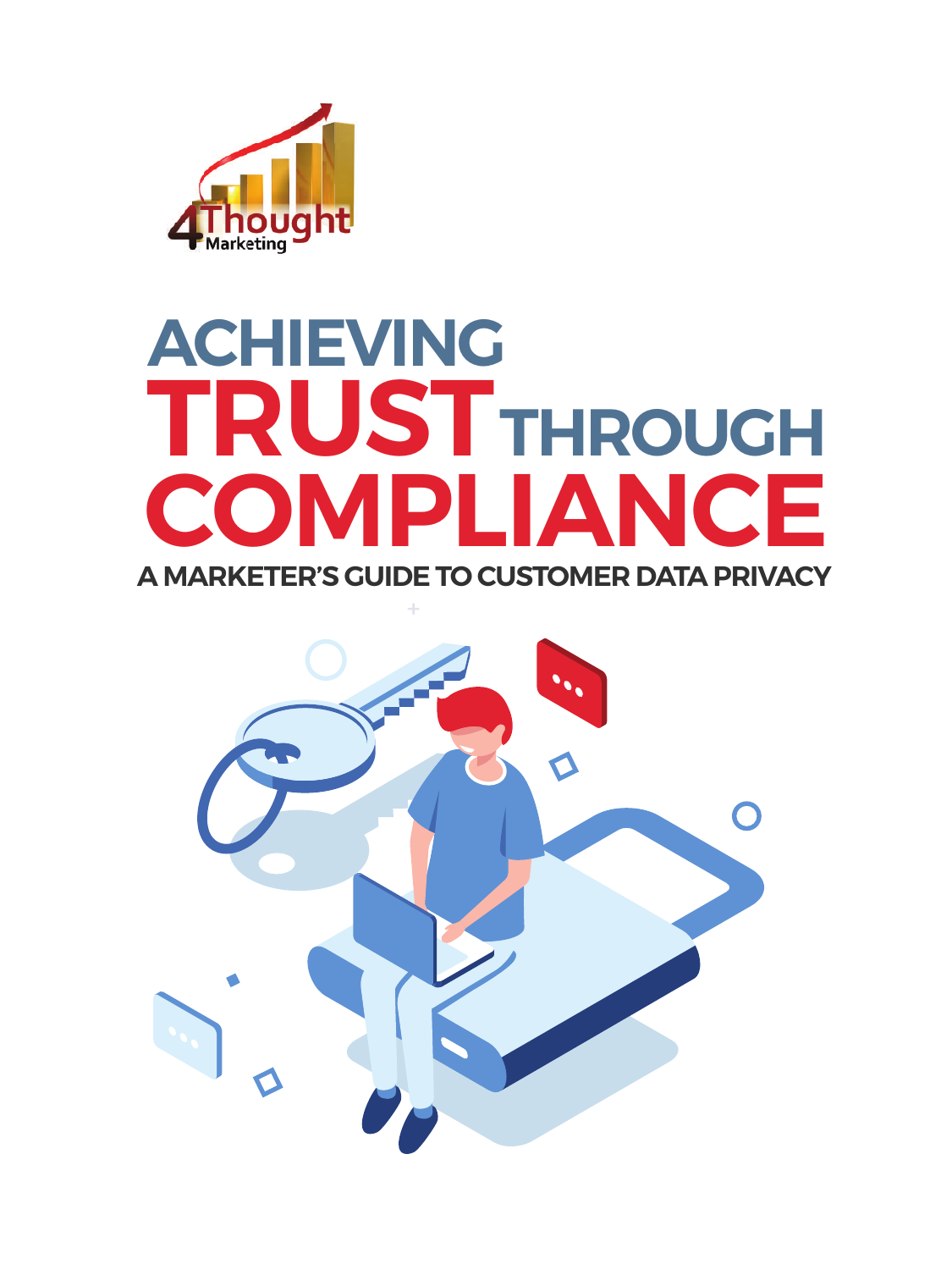#### **A MARKETER'S GUIDE TO CUSTOMER DATA PRIVACY**

As a marketing professional, how can building a strong privacy compliance foundation help your organization build trust and improve the Customer Experience? What do you need to know, how and why should you seize this moment?

2020 marked an important milestone for marketing professionals when enforcement started for the California Consumer Privacy Act (CCPA) comes into force. It's the latest legislation in a creeping trend of increasing regulation over data privacy compliance both nationally and internationally.

Far from being a grudging obligation, you should view this as a golden opportunity to reinforce the very foundation of Customer Experience for your brand: Trust. By merely throwing money at compliance, you miss the chance to double-down on this critical aspect of Customer Experience (CX). After all, trust builds loyalty; loyalty leads to higher customer lifetime value and, therefore, your bo�om line.

As a marketer, you should grab every opportunity that comes your way to invest in the customer experience. Don't waste your precious dollars on a quick compliance patch-up job!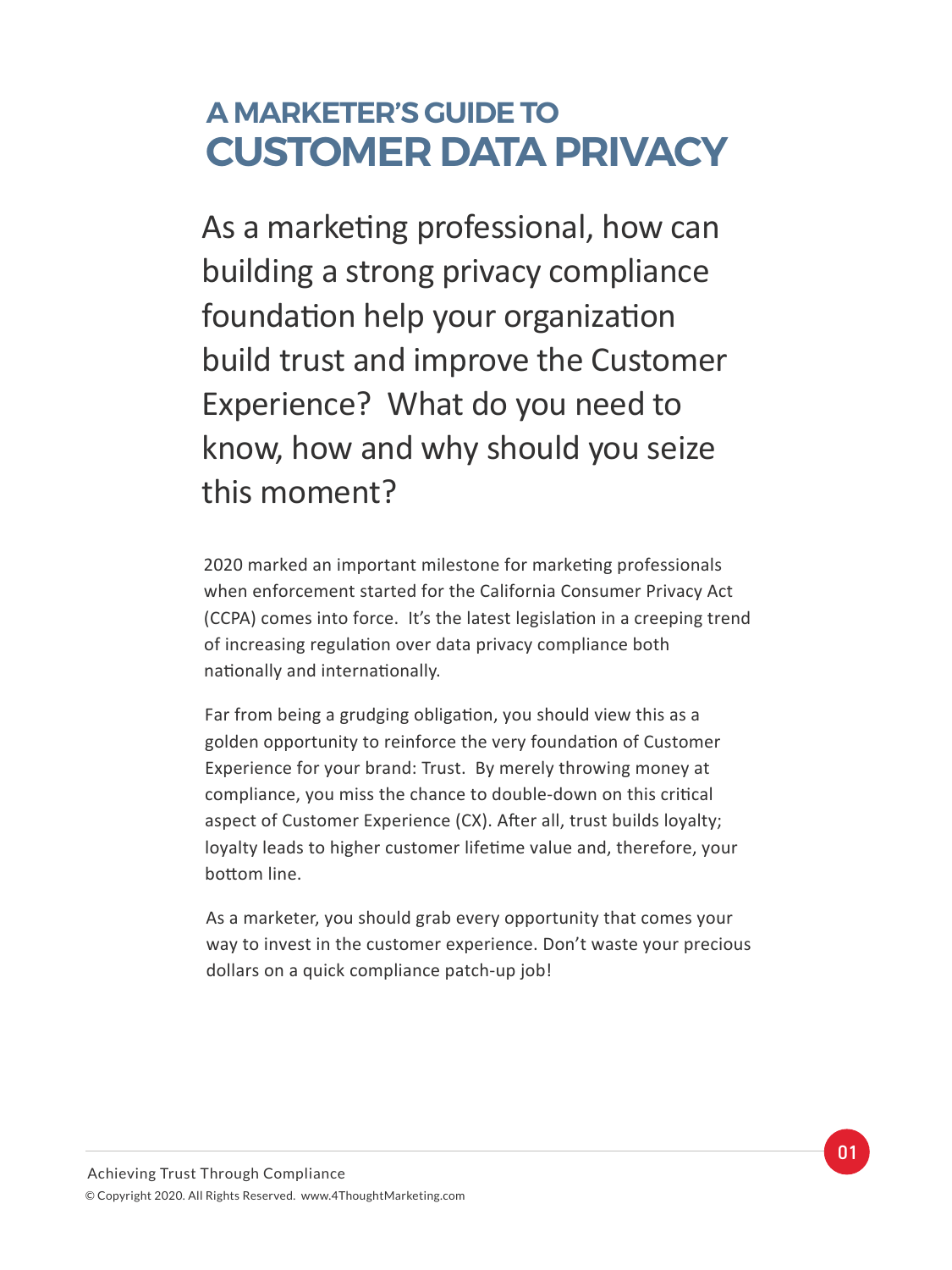# Why **TRUST?**

When it comes to CX, trust is everything.

Long ago, you may recall reading about Abraham Maslow's **[Hierarchy of Needs](https://en.wikipedia.org/wiki/Maslow)** as a psychological theory to explain human motivation. It describes how basic 'physiological' and 'safety' needs are at the bottom of the pyramid – the foundation stones. These are essential before seeking higher-level needs like 'belonging' and 'esteem.' You can apply the same basic principles to your customers when it comes to their critical needs from your brand.

The research and advisory firm, Gartner, almost got it right when they created their **[CX Pyramid](https://www.gartner.com/en/marketing/insights/articles/create-powerful-customer-experiences)** as a framework for designing powerful experiences. But today, with privacy compliance at the forefront of many marketing investments, it should be expanded to include a more fundamental foundation layer for customers: "Provide an Experience I can Trust." In today's political and consumer environment, if you omit this essential element, other aspects of the experience will be flawed.



When you think about it, data compliance is a fundamental, essential component of trust. Without trust, your customers will be reluctant to share their precious personal information. Without it, you can't focus on personalization, building rapport, and empathy. These are the elements that build deeper trust. And it's a virtuous circle.

Privacy Compliance might sound like a dry and academic concept, but when you view this through the lens of creating and maintaining trust, it takes on a whole new level of importance.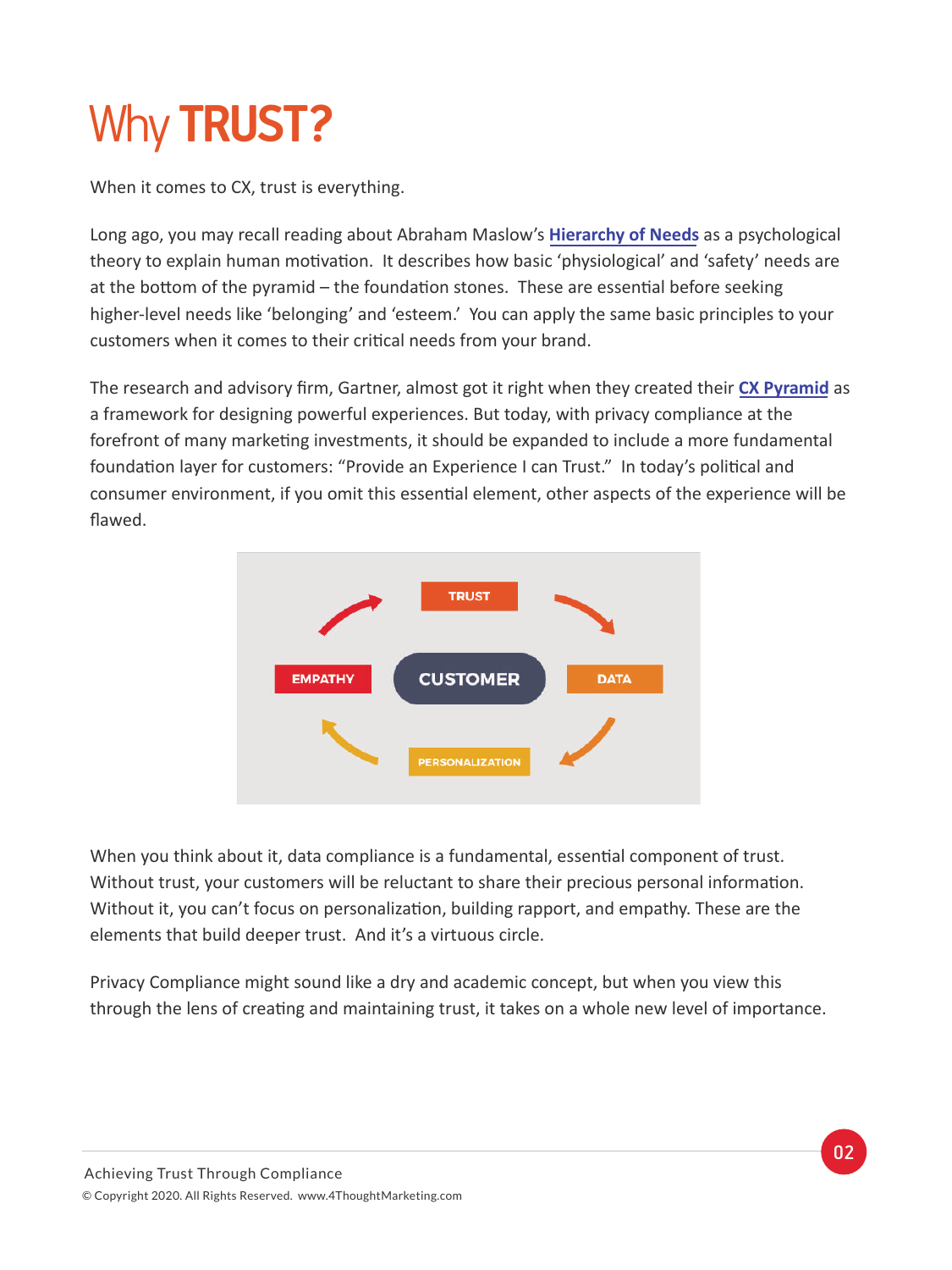This guide explains the essential relationship between compliance, trust, and customer experience. We take a closer look at the privacy compliance requirements, why you should care, and crucially, how to respond by placing **trust**  front and center of your CX strategy.

Let's start with the basics.



of marketers believe consumers' trust in how brands handle their data has improved since GDPR came into force in 2018. A further 46% say that trust in brands has improved too.

Source: DMA

## Privacy Compliance? **What is**



For over a decade, digital marketing optimized how it communicates with customers, working very hard to reach them exactly how and where they would like to receive communication. This ensured the best possible result. Today, we have more channel choices than ever – contact centers, social media, email, and smartphone apps. We have long had the technology for customers to express their communication choices and preferences. You would think there should be nothing new required to be compliant. However, the answer is more complicated.

To illustrate, let's start with what are currently some of the strictest obligations for privacy compliance and contrast them with other less stringent rules.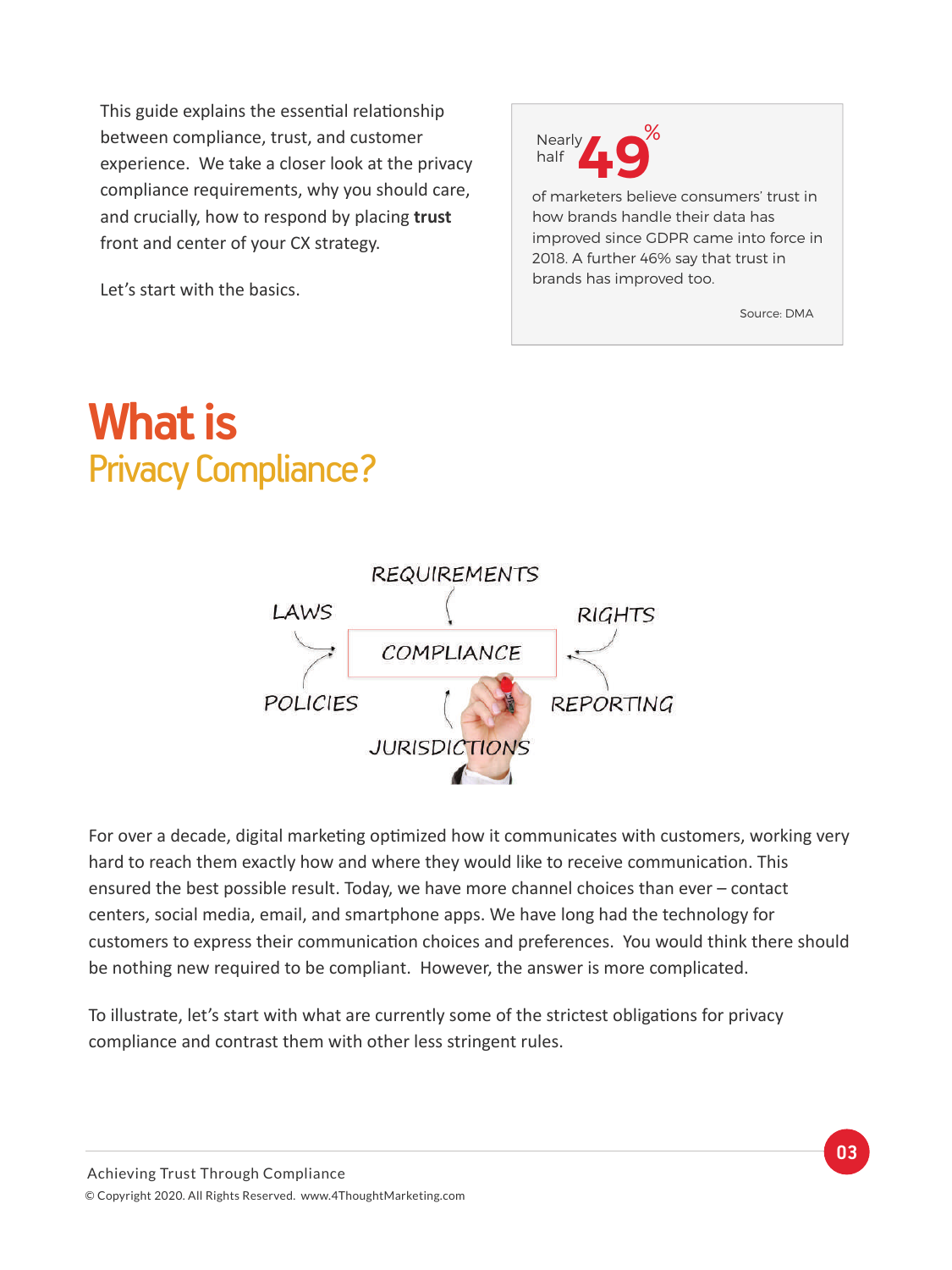For many, privacy compliance may be a legal obligation to keep your customers' data secure and follow specific guidelines when handling personal information. Also, it concerns transparency and acting in the best interest of the people whose information you collect.

Laws may also require that customers give explicit, informed consent to retain their data, and they must be able to rescind this permission at any time easily. In the case of GDPR, customers also have the right to be forgotten and retrieve or transfer their data to another organization.

However, another jurisdiction might not require explicit consent for storing customer data but may need to present an option to opt-out of selling their data.

In the EU, if consumers refuse to grant permission to use their data, you can't penalize them by delivering a lower level of service or higher prices. However, this may not be the case in other countries.

And that's not all. Not only does your organization need to be compliant, but you need to prove it. It must be tracked assiduously and be auditable – keeping what we call a "legal archive." If an individual or a regulatory agency claims you are in violation, your best defense is clear evidence that you provided the required disclosures and received permission to collect or use a customer's

Also, it bears reminding that you should not assume that you can throw the same business rules at GDPR, CCPA, and all the other legislation in the pipeline. (For example, Nevada's **[Senate Bill 220](https://www.insideprivacy.com/united-states/state-legislatures/nevadas-new-consumer-privacy-law-departs-significantly-from-the-california-ccpa/)**  (SB 220) diverges significantly from CCPA is several ways.) Each has its nuances, and we will likely see most legislation amended over time. In other words, privacy compliance is a fluid situation, not **a one-and-done exercise**. You need to plan carefully and build in the flexibility you will need for the future.

#### **How does CCPA compare to GDPR?**

The industry group, Future of Privacy Forum recently published a **[useful side-by-side comparison](https://fpf.org/2018/11/28/fpf-and-dataguidance-comparison-guide-gdpr-vs-ccpa/)** of the similarities and differences.

Source: FPF.org

And finally, if you plan to build trust through compliance, then you must understand both the letter and the spirit of these laws and regulations. A best practice is taking into consideration your company's policies and culture and use them as discussion points. They are invaluable when planning improvements to the customer experience and achieving trust through compliance.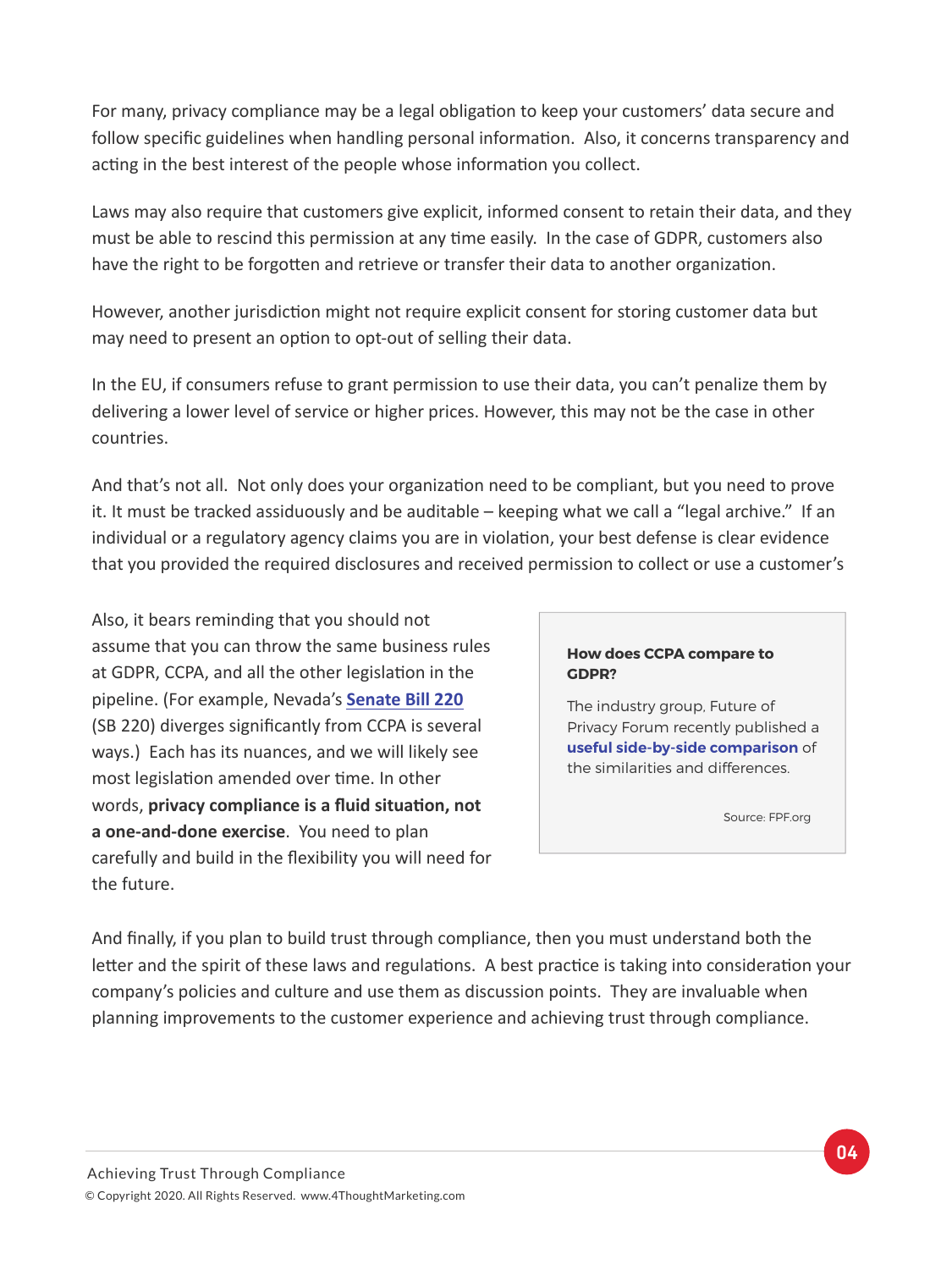# **Where and When** does it apply?

The most widely recognized compliance legislation was introduced in 2018 by the European Union – **[GDPR](https://gdpr-info.eu/)** – the General Data Protec�on Regula�on, which came into force on 25th May 2018. But it's worth noting that **Canada's Anti-Spamming Legislation (CASL)** dates back to 2014.

The next relevant legislation is the **[California Consumer Privacy Act \(CCPA\)](https://oag.ca.gov/privacy/ccpa)**, which came into force on January 1st, 2020. As the fifth-largest economy in the world, it makes sense they would be one of the first. Additional states have similar legislation under consideration. Near the end of 2019, we started to see increased discussion about US **[federal privacy compliance proposals](https://www.cpomagazine.com/data-protection/us-senators-introduce-new-copra-digital-privacy-act/)** in the media.

The bottom line is that privacy compliance legislation is becoming more pervasive and restrictive, not less.

# **To Whom** does it apply?

Privacy compliance legislation applies to not only companies operating in each jurisdiction, but also ANY company sending commercial communications, collecting or processing data to consumers residing there.

It may also apply to so-called 'data brokers'; companies with no direct relationship with the consumer but who store, process, or sell customer data.

There are a few exemptions for small businesses and not-for-profit, charitable organizations, but otherwise, you need to be 100% compliant.

In short, if you're a company of a reasonable size and you think that it might apply to you, you're almost certainly right. So, all marketing professionals need to take urgent steps to ensure you're compliant. But more importantly, taking concrete steps to achieve compliance also provide a better foundation for building trust.

But if you're intent on building lasting trust and loyalty with your customers, the bar may still be set too low. Your aim is to build trust your customers expect from you, while also meeting your privacy compliance obligations. A high bar also makes it more difficult for your competitors and can help build the trust your customer will appreciate.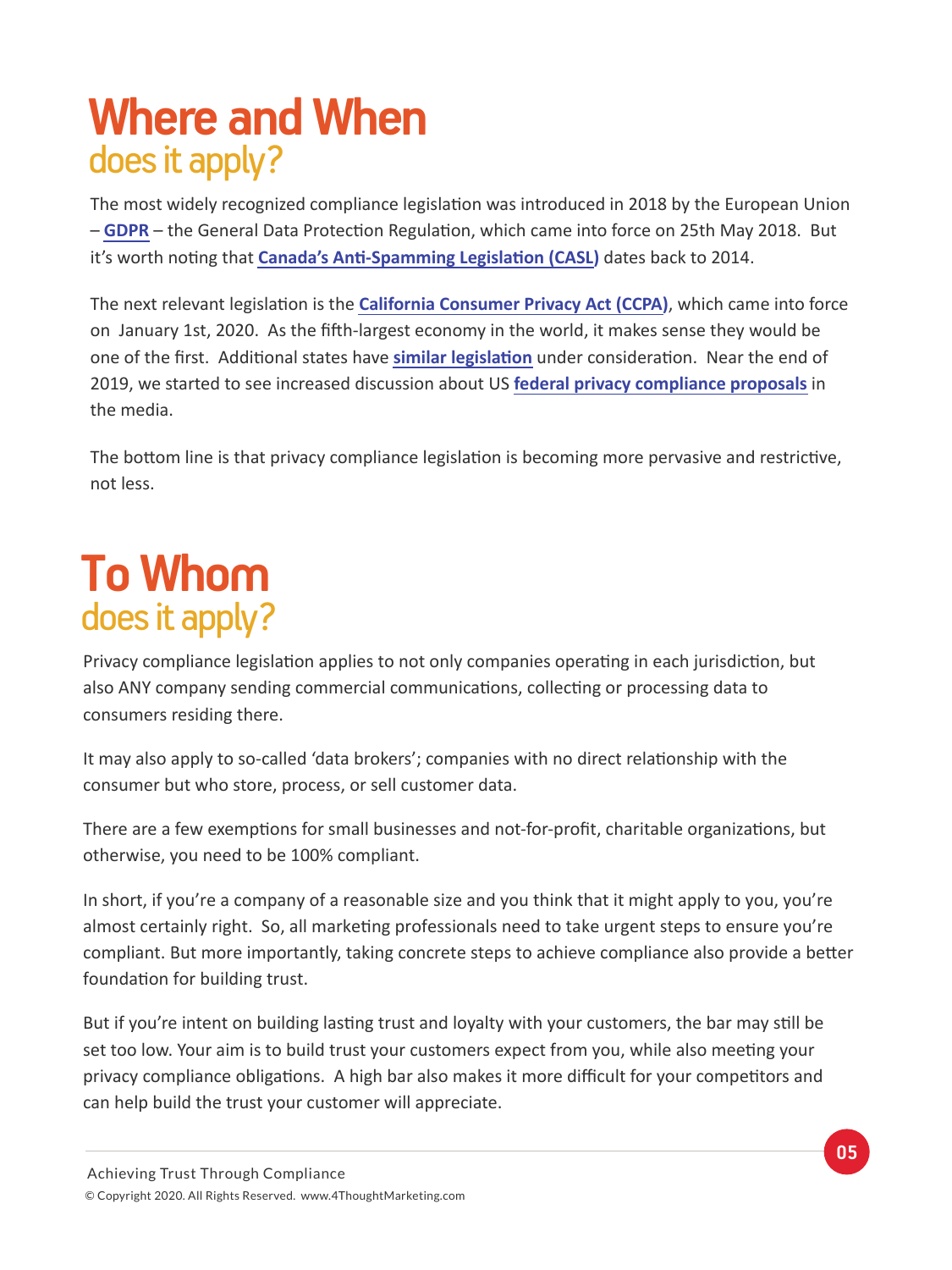# should you care? **Why now and Why**

Putting it bluntly, privacy advocates and legislators around the world have lost patience with the lack of self-regulation by technology companies and have decided to step in. Data and privacy protection laws have fallen very far behind today's information-rich, tech-fuelled consumer landscape. They've decided to tighten up the rules, put the consumer first and in control of their data, and come down hard financially on those who continue to flout them.

#### Carrot and Stick

Let's start by getting the 'stick' out of the way. GDPR violations can attract fines of up to EUR 20 million (or 4% of global turnover, whichever is greater). CCPA, on the other hand, has a maximum civil penalty of \$7,500, but this is per violation. So, if you mishandled just 100 customer records, the penalties rack up very quickly. (CCPA also entitles individual consumers to compensation up to \$750 in addition to the civil penalty!)

That's the bad news. Your marketing 'best practice' should be about building a foundation of trust to deliver a superior customer experience. Then, shouldn't regulations be the 'low watermark' for your treatment of customer data? If you're seeking lasting customer loyalty to maximize their lifetime value, shouldn't your aspirations set the bar higher?

By putting the customer in control of their data, contact, and content preferences, you can achieve the CX 'El Dorado' of hyper-personalization. There is a direct link between trust and customer lifetime value (CLV). A 5% improvement in customer retention can have a 25-95% impact on business profits **[The Economics of E -Loyalty](https://hbswk.hbs.edu/archive/the-economics-of-e-loyalty)**, Harvard Business School. Organizations that embrace privacy compliance will reap enormous benefits in trust, loyalty and customer retention.

#### **THE CUSTOMER IN CONTROL**

Subscription Management is a key strategy for organisations putting their customers in more control of their own data and how it's used. To find out more, **[download our free](http://web.4thoughtmarketing.com/SubscriptionManagementWP) [whitepaper](http://web.4thoughtmarketing.com/SubscriptionManagementWP).**

Source : 4Thourgh Marketing

So, now you have the basics of privacy compliance, and why it's critically important for your brand, the big question is...how will you respond?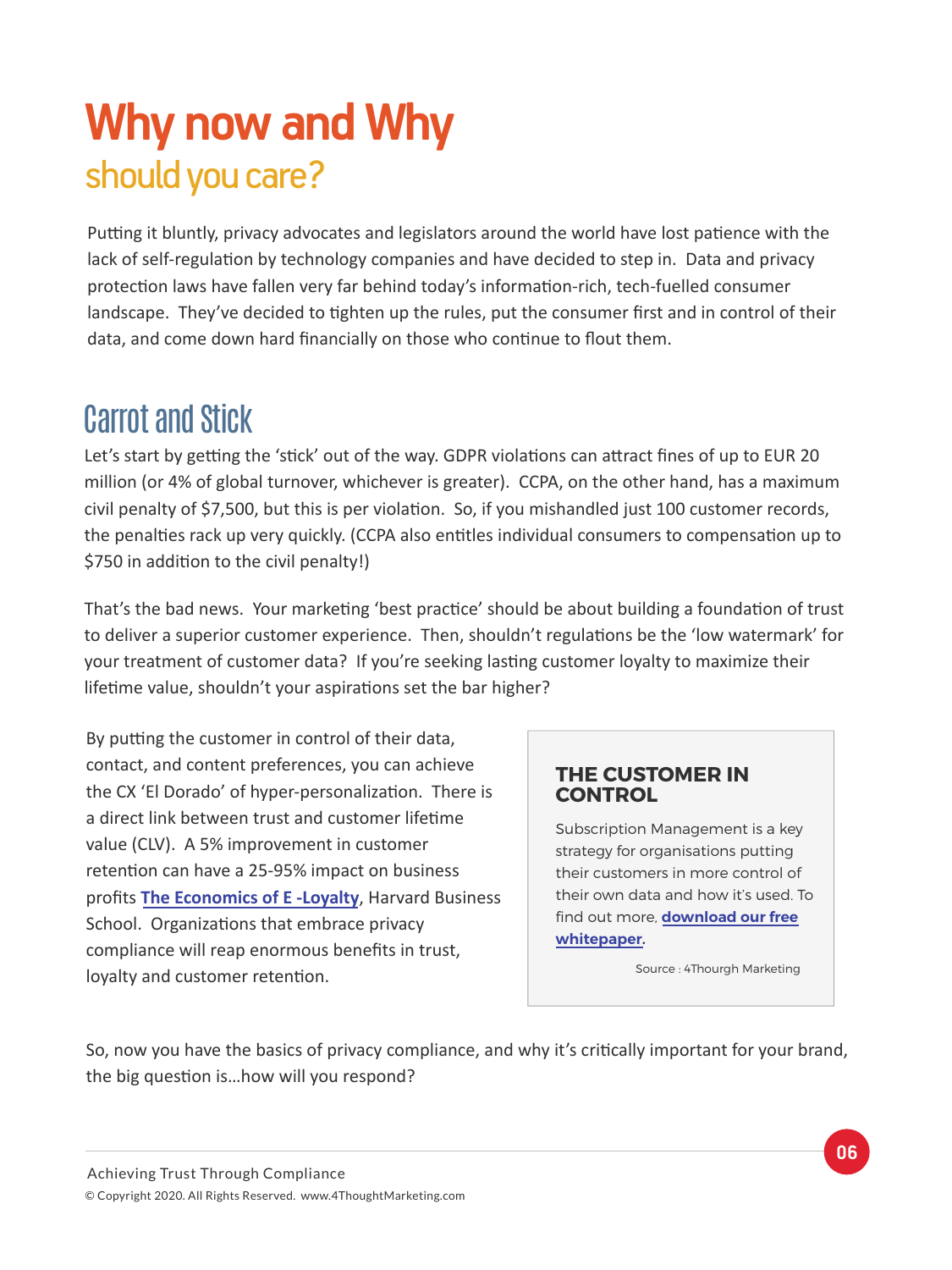# **How** should you respond?

Of course, you could make some ad hoc changes to your existing systems, patch them up, and push them out there. And this may be your current, budget-friendly plan. The problem with this approach is that it's a time bomb. At the very least, the cost of ownership of your marketing automation solutions will grow and grow as each new slice of legislation requires more and more detailed changes. But in the worst-case scenario, and more importantly, you could lose a massive opportunity to create deeper trust with your customers.

### Future-Proofing Your Privacy Compliance

The smart approach to privacy compliance is to build a flexible framework. It will help reduce future effort, lower the total cost of ownership (TCO), and focus on delivering personalized, timely, and relevant communications to your customers. The benefits of a little more upfront planning and investment will far outweigh the burden of implementing future changes to legislation both nationally and internationally.

### Seize the Opportunity

Work collaboratively with digital marketing, improve customer websites, make trust, and "the customer is in control of their data" your mantra…

For Marketing professionals, there's a simple answer. 4Thought Marketing offers a **compliance API solution** [that takes the hard work out of building this capability from scratch. Our complian](https://4comply.io)ce solution covers the full Privacy Compliance lifecycle from data upload, form compliance (for landing pages), customer Rights Management (including the right to access, update and porting data, as well as the right to be forgotten), and compliance reporting. The whole process is made more manageable through our dashboard. So, in the future, you can accommodate critical changes to legislation through simple administration and not expensive coding changes. Additionally, our **[Privacy Compliance experts](https://4thoughtmarketing.com/privacy-compliance-consulting-oracle-eloqua/)** are on hand to ensure a smooth transition and answer your marketer's questions.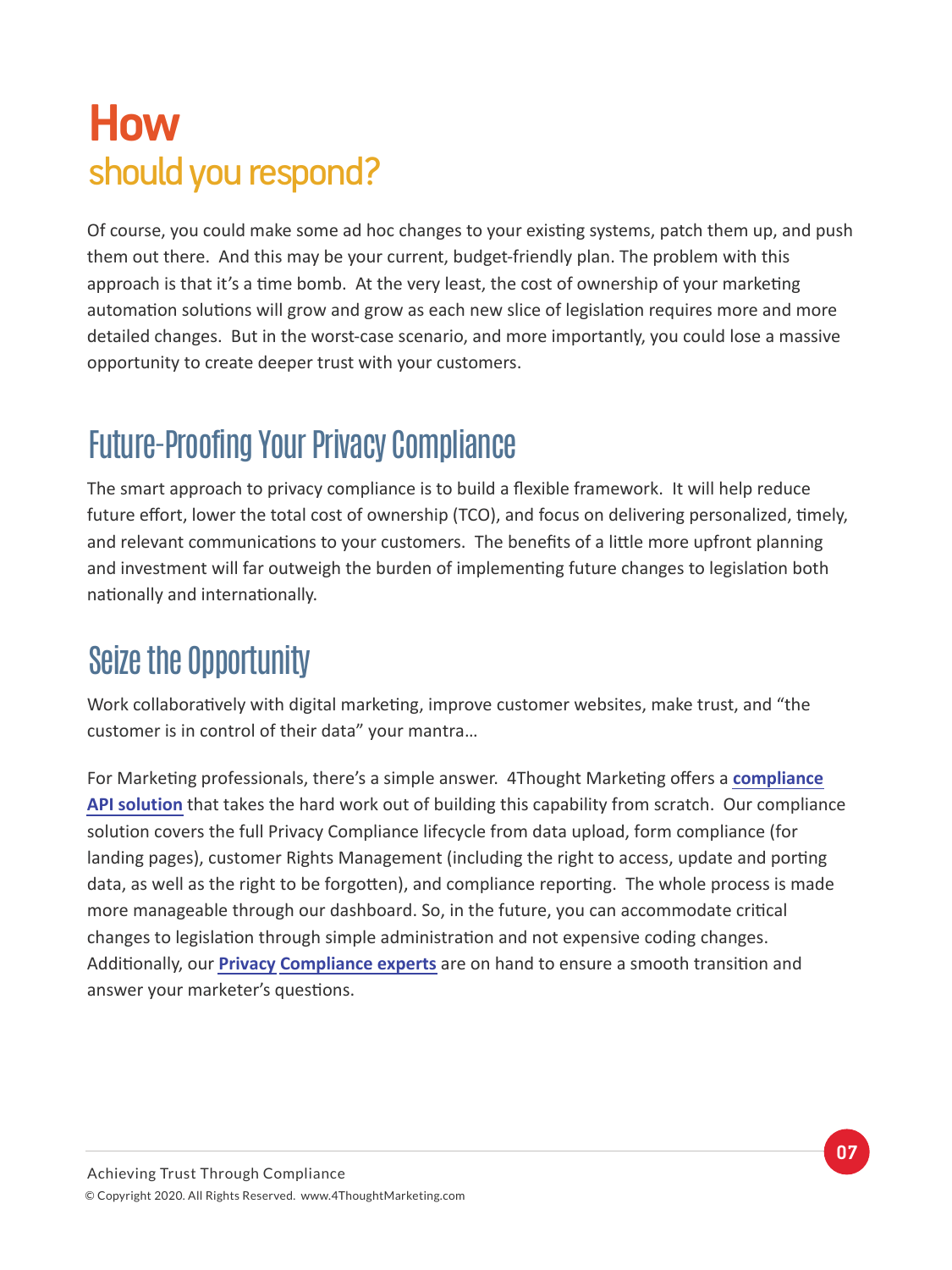Any framework you choose to implement must offer you the flexibility to deploy jurisdiction-specific functionality for specific customer segments (rather than a 'lowest common denominator' approach, applying the most restrictive legislation to all customers.)

Another key reason for deploying a compliance-ready framework is that it respects the many nuances between legislation like the right for customers to download or move their data to different companies. This right will differ depending on which legislative territory where your customer resides. In the United States, several big companies are **[lobbying for federal legisla�on](https://techcrunch.com/2019/09/10/americas-largest-companies-push-for-federal-online-privacy-laws-to-circumvent-state-regulatory-efforts/)** to unify Privacy Compliance; however, this is unlikely to happen any time soon. State-specific laws are already underway.

## From Compliance to Trust

Once you've implemented the basic framework, you can then look at those trust-building components where you pass control to your customers, so they have the choice to configure their own experience (if the default offered to them doesn't suit). We now move into the domain of Subscription Management – closely related to Privacy Compliance – as you allow customers to set their communication and content preferences. Everything from the topic areas of your brand's content to the frequency of sending it. If you're interested in learning more about **[Subscrip�on](http://web.4thoughtmarketing.com/SubscriptionManagementWP)  [Management](http://web.4thoughtmarketing.com/SubscriptionManagementWP)**, then **[download our recent white paper](http://web.4thoughtmarketing.com/SubscriptionManagementWP)** on the subject.

### Do the Right Thing

As we stated earlier, compliance is not just about asking for explicit consent for storing and using your customers' data. Just like an email campaign, the request must come at the correct time and for the proper amount of information. Customers should immediately recognize your brand as their friend. Do you know that uncomfortable feeling when an occasional friend or colleague asks for a massive favor beyond your comfort? Like lending them money or giving up your weekend to help them move into a new house or apartment? It's the same with your brand relationship. When you ask for consent to use your customer's data or send them content, offer them the choice to make this a one-time consent, or for all similar requests, or decline.

| <b>IMPULSE</b><br>SOUND<br>Enter your email |                                                                                                                                                                        |
|---------------------------------------------|------------------------------------------------------------------------------------------------------------------------------------------------------------------------|
|                                             |                                                                                                                                                                        |
|                                             | Yes! I would like to recieve updates and other<br>information from Impulse Sound                                                                                       |
|                                             | Impulse Sound will use your data to improve and                                                                                                                        |
|                                             | personalized your Impulse Sound experience. We may use                                                                                                                 |
|                                             | your data described in our Privacy Policy. By clicking "Agree<br>& Continue", you agree to our Subscriber Agreement and<br>acknowlede you have read our privacy policy |
|                                             | <b>Agree &amp; Continue</b>                                                                                                                                            |

(And they should always be able to revoke these permissions at any time easily!)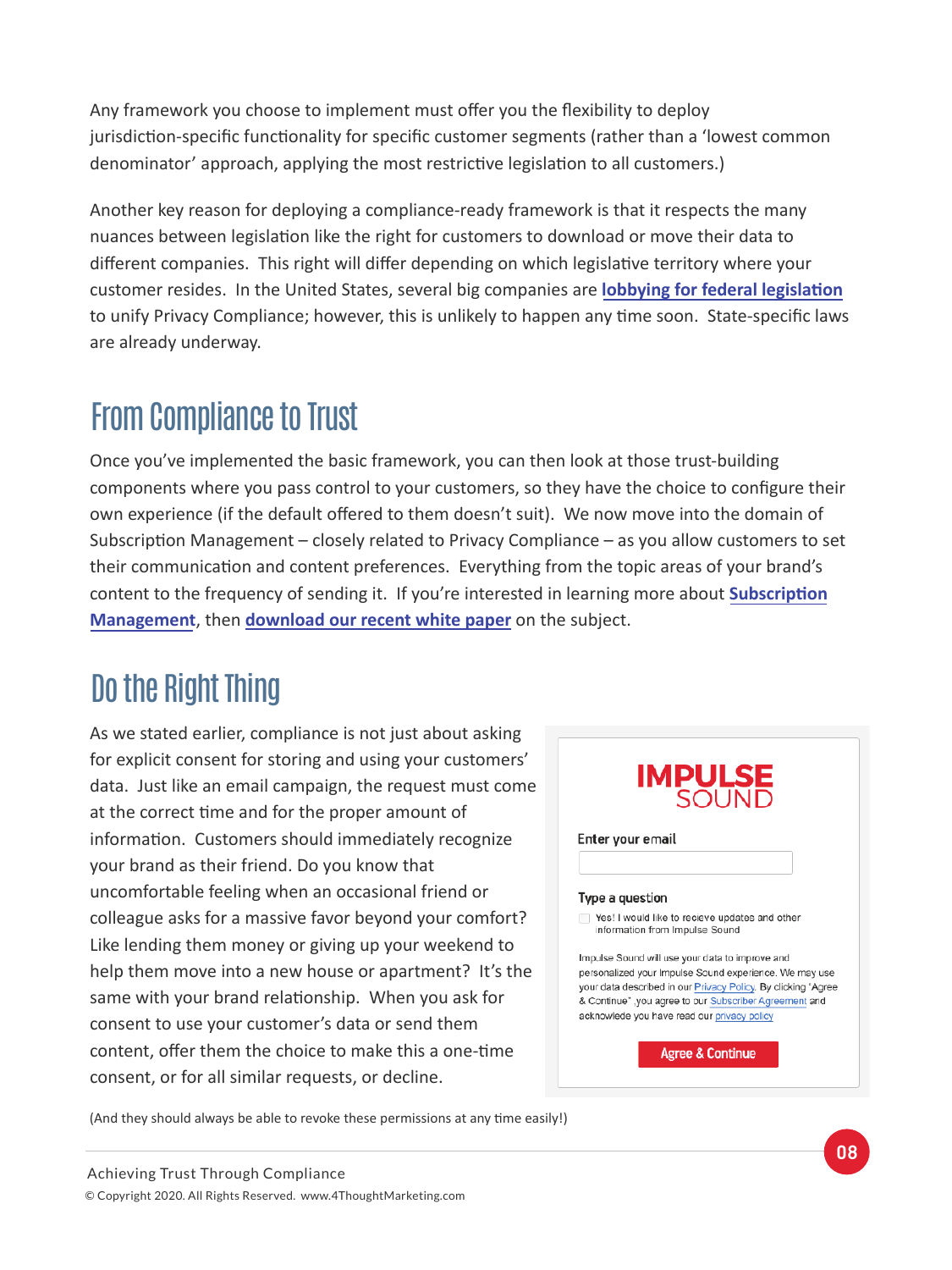### Mind Your Language

Finally, when you inform a customer of their rights, don't make them feel they need an attorney in the room before they click that box. Too many 'rights management' statements are written in complicated legalese that's impenetrable and, quite frankly, boring. You can be friendly, informal, and still correctly discharge your legal responsibilities. Ask yourself, would your mother, father or grandparents understand it!

Once you've wri�en your "rights management" statement in plain language, don't hide it away in a forgotten corner of your website. Provide a prominent link. Don't forget; it's all part of building trust in your brand. This only works if your policies are in plain view.

# **Conclusion**

Your organization needs to reframe the need for Privacy Compliance Management as an opportunity instead of a burden. The fact that it is now a legal obligation is a red herring. You should consider it as a critical component for building trust with your customers. And trust is the foundation of all great customer experience strategies. Mastering CX will boost your brand success.

However, your brand needs to deliver the right balance between privacy and personalization. To build trust, you need to get this right every time, never forgetting that every customer has different preferences. Best practice in Privacy Compliance Management, therefore, is a massive weapon in your CX armory. Compliance and trust are two sides of the same coin.

As more and more states and countries around the world implement data protection legislation, make sure you choose a compliance framework built to last. Doing this piecemeal will likely cause you even more problems down the road.

As marketing professionals, we need to embrace the changes and knit compliance into the fabric of our customer experience strategy

#### **Why Reinvent the Wheel?**

4Thought Marketing helps companies review, plan and implement Privacy Compliance solutions.

By combining our Privacy Consulting Services with our 4Comply Privacy Compliance API Solution, we can help you build a foundation for trust in a seamless and flexible way. Why not **[contact us](https://4comply.io/contact-us)** to learn more?